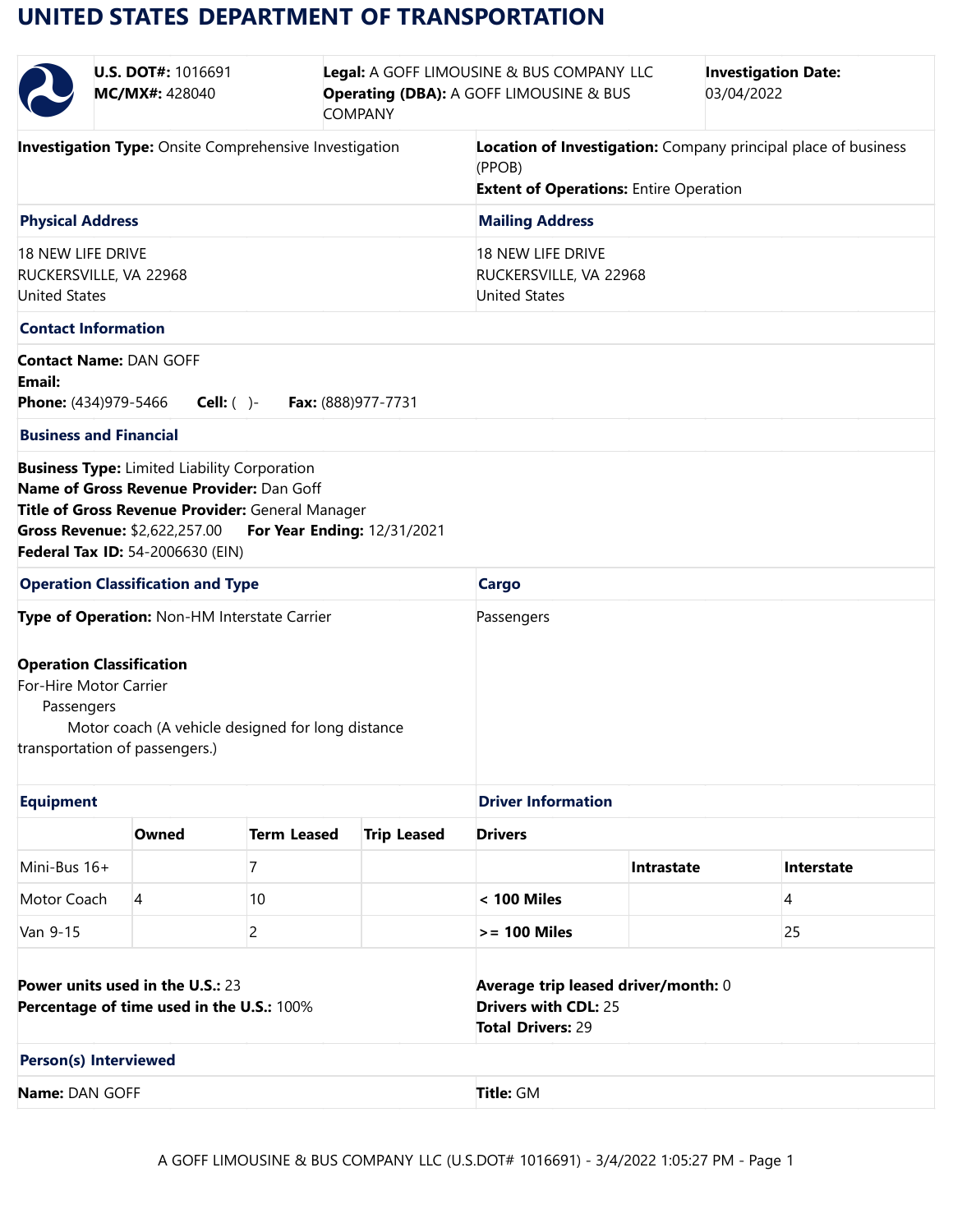| Questions |
|-----------|
|-----------|

| Questions about this report or the Federal Motor Carrier 400 N. 8th Street, Suite 780, Richmond, VA 23219-4827 |                         |
|----------------------------------------------------------------------------------------------------------------|-------------------------|
| Safety or Hazardous Materials regulations may be                                                               | Richmond, VA 23219-4827 |
| addressed to the Federal Motor Carrier Safety                                                                  | Phone: (804) 771-8690   |
| Administration at:                                                                                             | Fax: (804) 771-8670     |

**This report will be used to assess your safety compliance.**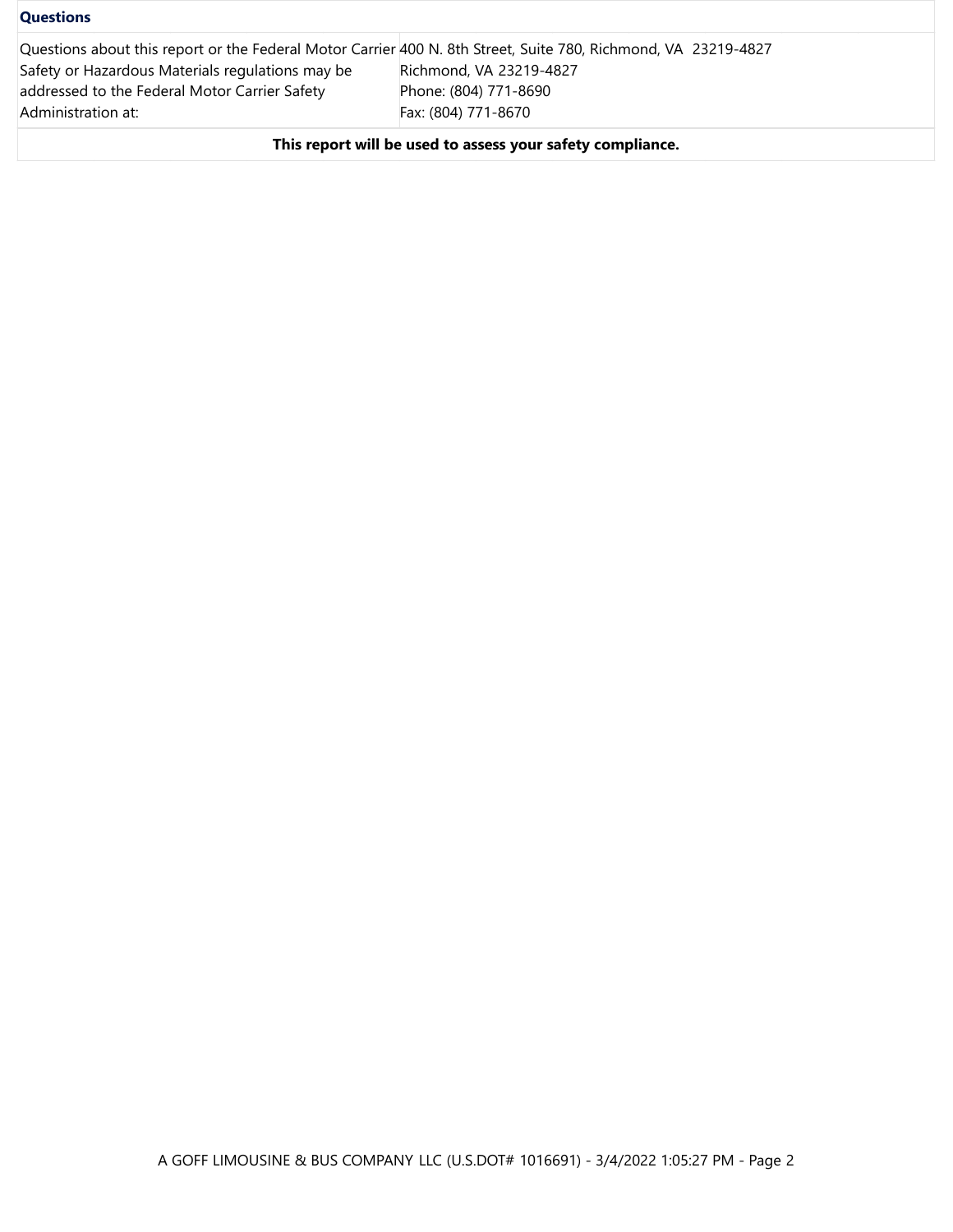# **Violations**

None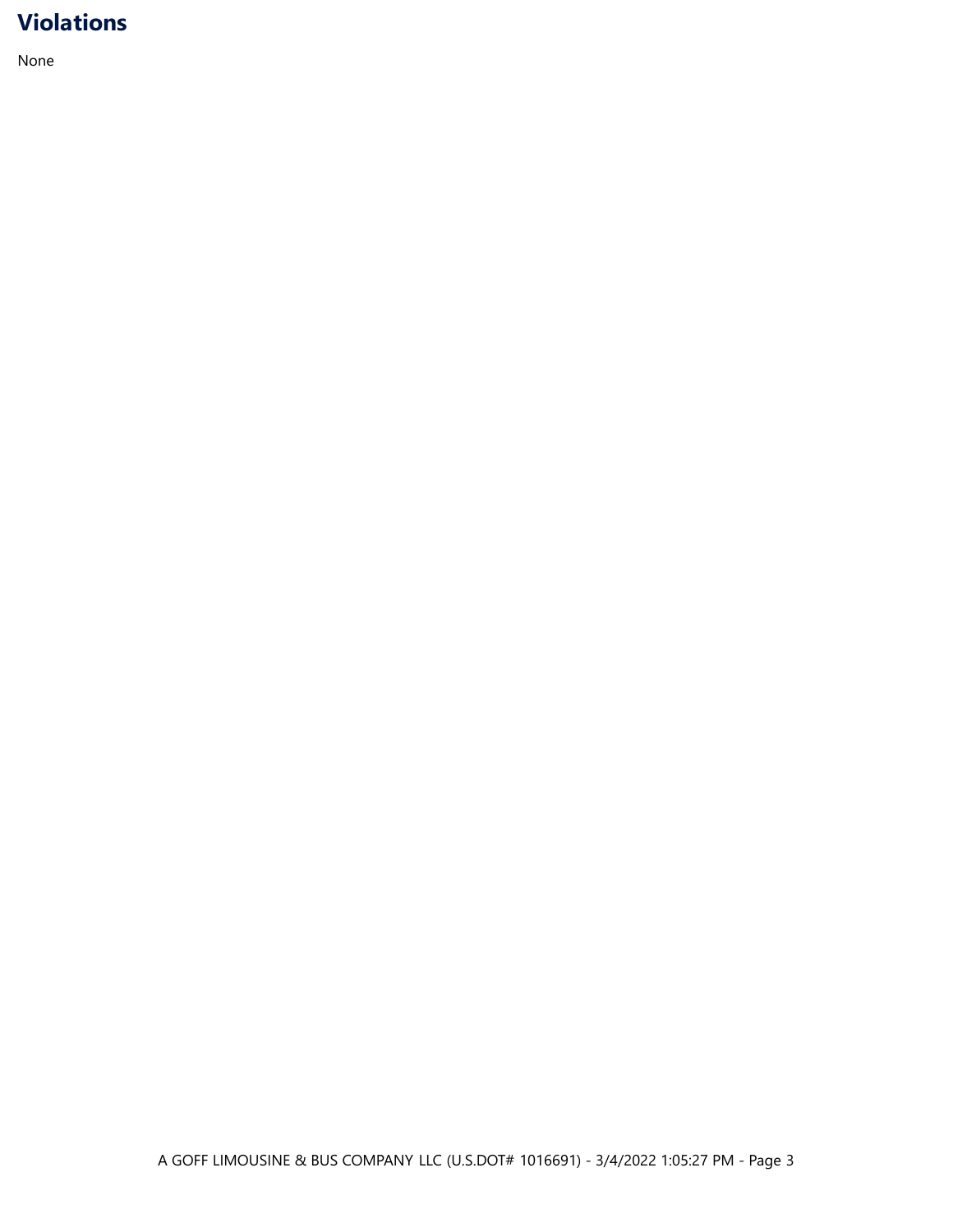## **Safety Fitness Rating**

Your proposed safety rating is: **SATISFACTORY** 0 UNSATISFACTORY rating factors and 2 or fewer CONDITIONAL rating factors. Corrective actions must be taken for any violations (deficiencies) identified in this report. See below for more information.

| <b>RATING FACTORS</b>                                                                                                                                                                       | <b>RATING</b> | <b>ACUTE</b> | <b>CRITICAL</b> |
|---------------------------------------------------------------------------------------------------------------------------------------------------------------------------------------------|---------------|--------------|-----------------|
| Factor 1: General = Parts 387 and 390                                                                                                                                                       | Satisfactory  | 0            | 0               |
| Factor 2: Driver = Parts 382, 383 and, 391                                                                                                                                                  | Satisfactory  | 0            | O               |
| Factor 3: Operational = Parts 392 and 395                                                                                                                                                   | Satisfactory  | 0            | $\Omega$        |
| Factor 4: Vehicle = Parts 393 and 396<br>OOS Vehicles (CR): 0<br>Number of Vehicles Inspected (CR): 5<br>OOS Vehicles (MCMIS): 0<br>Number of Vehicles Inspected (MCMIS): 0<br>OOS Rate: 0% | Satisfactory  |              |                 |
| Factor 5: Haz. Mat. = Parts 397, 171, 177 and, 180                                                                                                                                          | N/A           | N/A          | N/A             |
| Factor 6: Accident Factor = Recordable Rate<br>Total Miles Operated: 365,683<br>Recordable Accidents: 0<br>Recordable Accidents/Million Miles: 0.00                                         | Satisfactory  | N/A          | N/A             |

You must take corrective actions for any violations (deficiencies) identified in the Violations section of this report.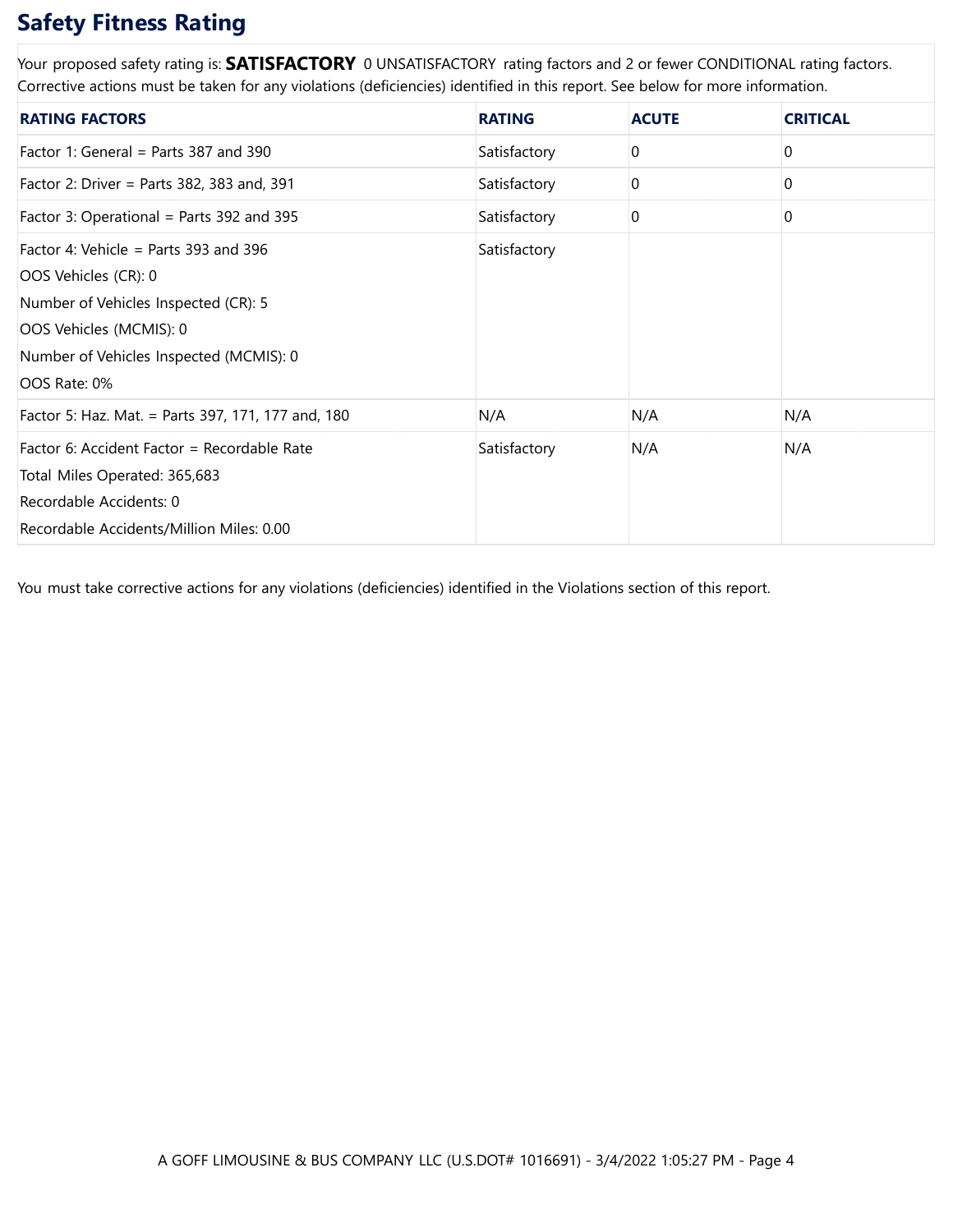## **Process Breakdown and Remedies**

None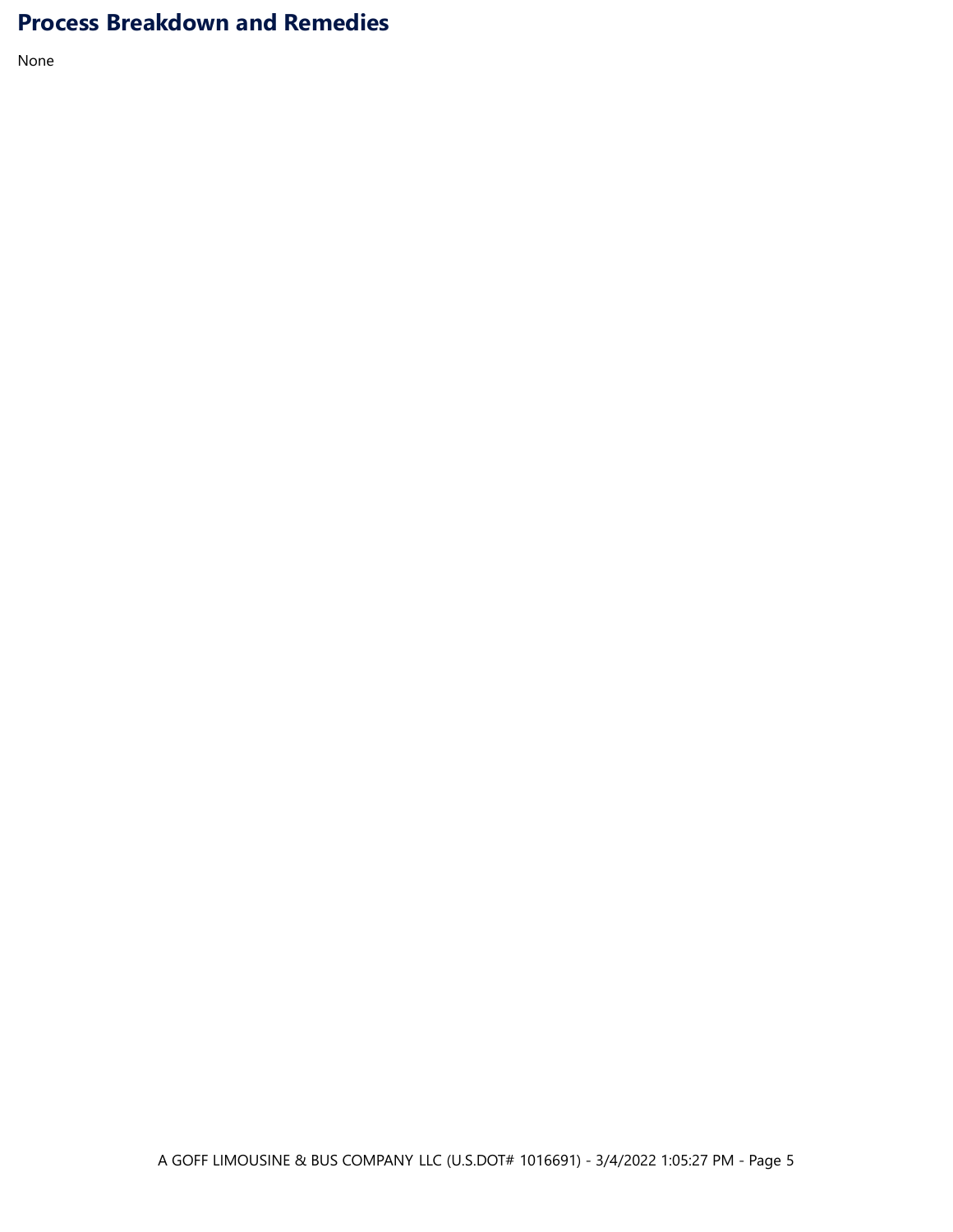## **Recommendations**

### 1. **Additional Information**

Please visit the CSA outreach site for additional guidance: https://csa.fmcsa.dot.gov.

## 2. **Ensure that all drivers' logs are accurate.**

Ensure that all drivers' records of duty status (logs) are accurate. Check them against "supporting documents" to verify accuracy. Prohibit falsification of logs by any driver. Review the rules on supporting documents. Take appropriate action against drivers who falsify logs.

### 3. **Guide to understanding Federal safety regulations is available at website**

FMCSA's "MOTOR CARRIER SAFETY PLANNER" is a free online guide with forms and documents that can help you better understand and comply with safety regulations. Check: https://csa.fmcsa.dot.gov/safetyplanner

#### 4. **Who do I call?**

For questions about DOT numbers or biennial updates: 800-832-5660 or 703-280-4001 For questions about licensing, authority or MC numbers: 202-366-9805 For questions about insurance: 202-385-2423 For household goods complaints: 888-DOT-SAFT (888-368-7238)

### 5. **Provide pre-trip safety information to motorcoach passengers**

Provide pre-trip safety information to motorcoach passengers. For information about the Basic Plan for Motorcoach Passenger Safety Awareness that was published by the Federal Motor Carrier Safety Administration, go to the Agency s Web site at: http://www.fmcsa.dot.gov/about/outreach/bus/bus-safety-awareness-plan.htm

### 6. **Required Recommendations**

Understand Why Compliance Saves Time and Money: Compliance with FMCSRs will not only save lives, but also saves your business time and money. Tracking how much your business spends on non-compliance activities can help you understand the many benefits of compliance to your business and why safety is good business.

Document and Follow Through on Action Plans: Document and follow through on action plans to ensure the actions you are taking are creating improvement in safety management and compliance.

NOTICE: A pattern and/or repeated violations of the same or related acute or critical regulations (violations of the same Part in Title 49, Code of Federal Regulations) will cause the maximum penalties allowed by law to be assessed under Section 222 of the Motor Carrier Safety Improvement Act of 1999 (MCSIA). A pattern of violations means two or more violations of acute and/or critical regulations in three or more Parts of Title 49, Code of Federal Regulations discovered during any eligible investigation. Repeated violations mean violation(s) of an acute regulation of the same Part of Title 49, Code of Federal Regulations discovered in an investigation after one or more closed enforcement actions within a six-year period and/or violation(s) of a critical regulation in the same Part of Title 49, Code of Federal Regulations discovered in an investigation after two or more closed enforcement actions within a six-year period.

NOTICE: 49 CFR Part 391.23 requires prospective employers to, at a minimum, investigate a driver s employment information, crash record, and alcohol and controlled substances history from all employers the driver worked for within the previous 3 years. The Pre-Employment Screening Program (PSP) is a screening tool that assists motor carriers in investigating crash history and roadside safety performance of prospective drivers. The PSP allows motor carriers to purchase 5 years of crash data and 3 years of roadside inspection data from the Federal Motor Carrier Safety Administration s (FMCSA) Motor Carrier Management Information System (MCMIS). Records are available 24 hours a day via Web request. Motor carriers should visit the following website for more information: http://www.psp.fmcsa.dot.gov/Pages/default.aspx

All motor carriers and truck drivers are needed to fight against terrorism and hijacking. You could be a target. Protect yourself, your trucks, your cargo, and your facilities. Discuss with your employees/drivers the "Security Measures for Truck Drivers and Companies" which were provided and reviewed with motor carrier official. Motor carriers should visit the following website for more information:

http://www.fmcsa.dot.gov/documents/Hijacking-Brochure.pdf

For all Investigations that could result in a Notice of Claim:

PLEASE NOTE: The violations discovered during this compliance review may affect the civil penalty proposed in any subsequent Notice of Claim. In addition, your history of prior violations of the Federal Motor Carrier Safety Regulations, Federal Hazardous Material Regulations or the Federal Motor Carrier Commercial Regulations may also affect the civil penalty proposed in any subsequent Notice of Claim. Receipt of this report acknowledges your understanding that the violations discovered by the FMCSA during this review may be used to calculate any civil penalty proposed as a result of this review.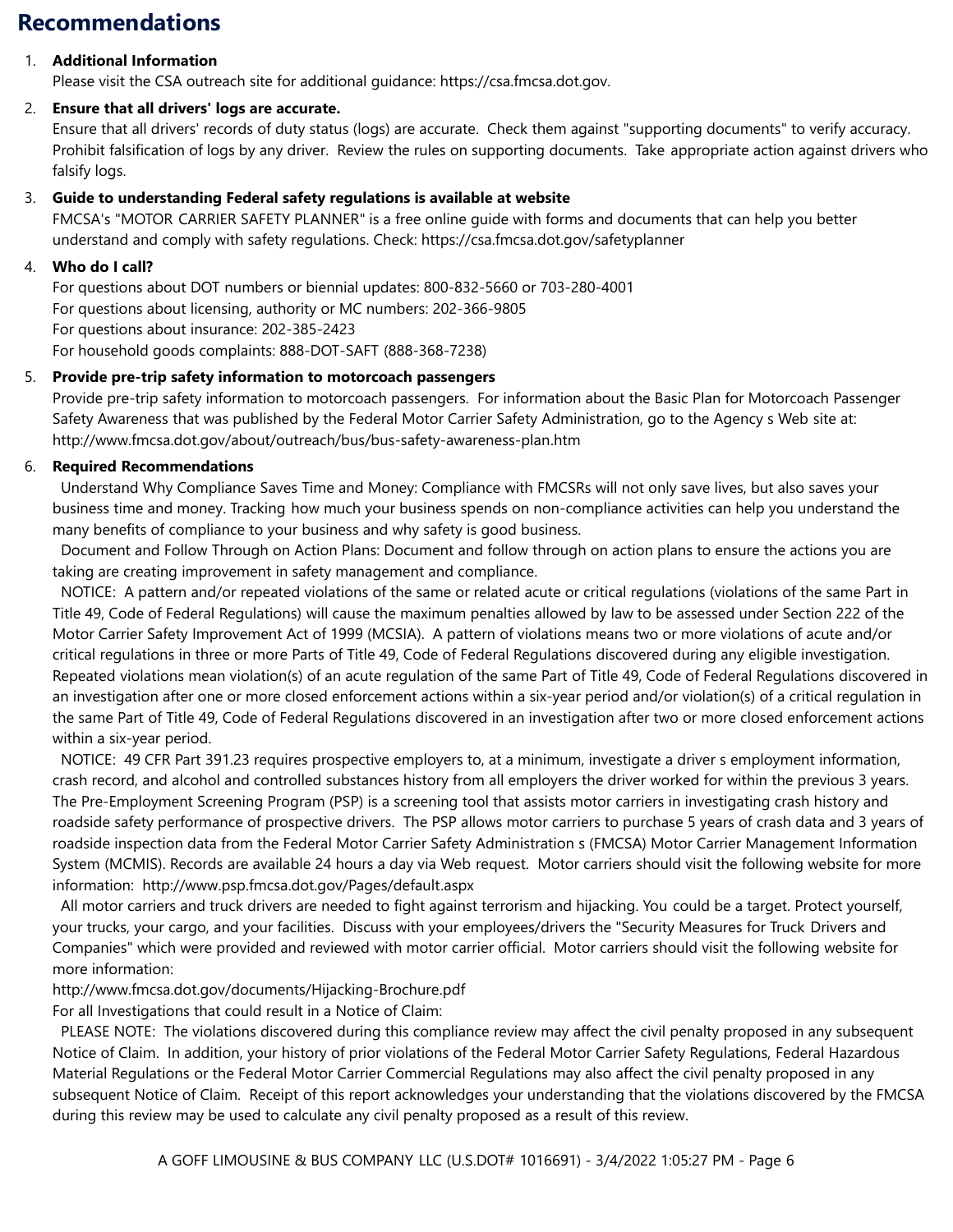Attached to this report is Table 1, which identifies all the documented violations which were discovered during the course of this review.

For all Investigations resulting in serious violations:

Serious violations were recorded on this investigation report. These violations will impact your safety record. Furthermore, these violations may result in a follow-up investigation at a later date unless adequate evidence of corrective action is forwarded to our office:

Division Administrator/State Director Federal Motor Carrier Safety Administration Virginia Division 400 N. 8th Street Suite 780 Richmond, Virginia 23219-4827 For all Investigations where the carrier has been involved in 2 or more recordable crashes: The Division Administrator/State Director will continue to consider preventability when a motor carrier contests a proposed safety fitness rating. The motor carrier may deem that the recordable accident rate is not a fair means of evaluating its accident factor (Factor 6) on the CR report. If so, the motor carrier must submit the compelling evidence within seven calendar days if the proposed rating is Unsatisfactory and 10 calendar days if the proposed rating is Conditional to: Division Administrator/State Director Federal Motor Carrier Safety Administration Virginia Division 400 N. 8th Street Suite 780 Richmond, Virginia 23219-4827 Compelling evidence must be limited to official police accident reports and official insurance accident investigation reports. For all Investigations resulting in a proposed conditional or unsatisfactory rating: 385.15 If you believe the proposed rating is in error and there are factual and procedural issues in dispute, Part 385.15 (copy provided) outlines procedures for petitioning the Federal Motor Carrier Safety Administration for an administrative review of these findings. Your petition should be addressed to: Chief Safety Officer Federal Motor Carrier Safety Administration 1200 New Jersey Avenue SE, Washington, DC 20590 385.17 In addition, a request for a revised rating based on corrective actions may be made at any time. Part 385.17 (copy provided) outlines the procedures for such a request. The request must be made in writing, must describe the corrective action taken and must include other documentation that may be relied upon as a basis for the requested change. Address your written request to: Field Administrator Federal Motor Carrier Safety Administration Eastern Service Center 31 Hopkins Plaza, Suite 800 Baltimore, Maryland 21201 Ensure that a CC copy of the letter is mailed to: Division Administrator/State Director FMCSA, Virginia Division 400 North 8th Street Suite 780 Richmond, Virginia 23219-4827 This letter should be submitted as soon as possible. For all investigations with violations recorded in Part B.

If you believe the violations recorded in Part B of this investigation were an error, you may submit a Request for Data Review (RDR) through DataQs. The DataQs system is the most effective way to remove violations on the investigation report that did not affect your safety rating data. DataQs is an online system that allows a motor carrier or driver to request and track a review of Federal and State issued data that it believes to be incomplete or incorrect. To submit an RDR, go to https://dataqs.fmcsa.dot.gov. For all Investigations resulting in a proposed unsatisfactory rating:

Passenger & Placardable HM Carriers: This review will result in a Proposed Safety Rating. The findings indicate you are currently